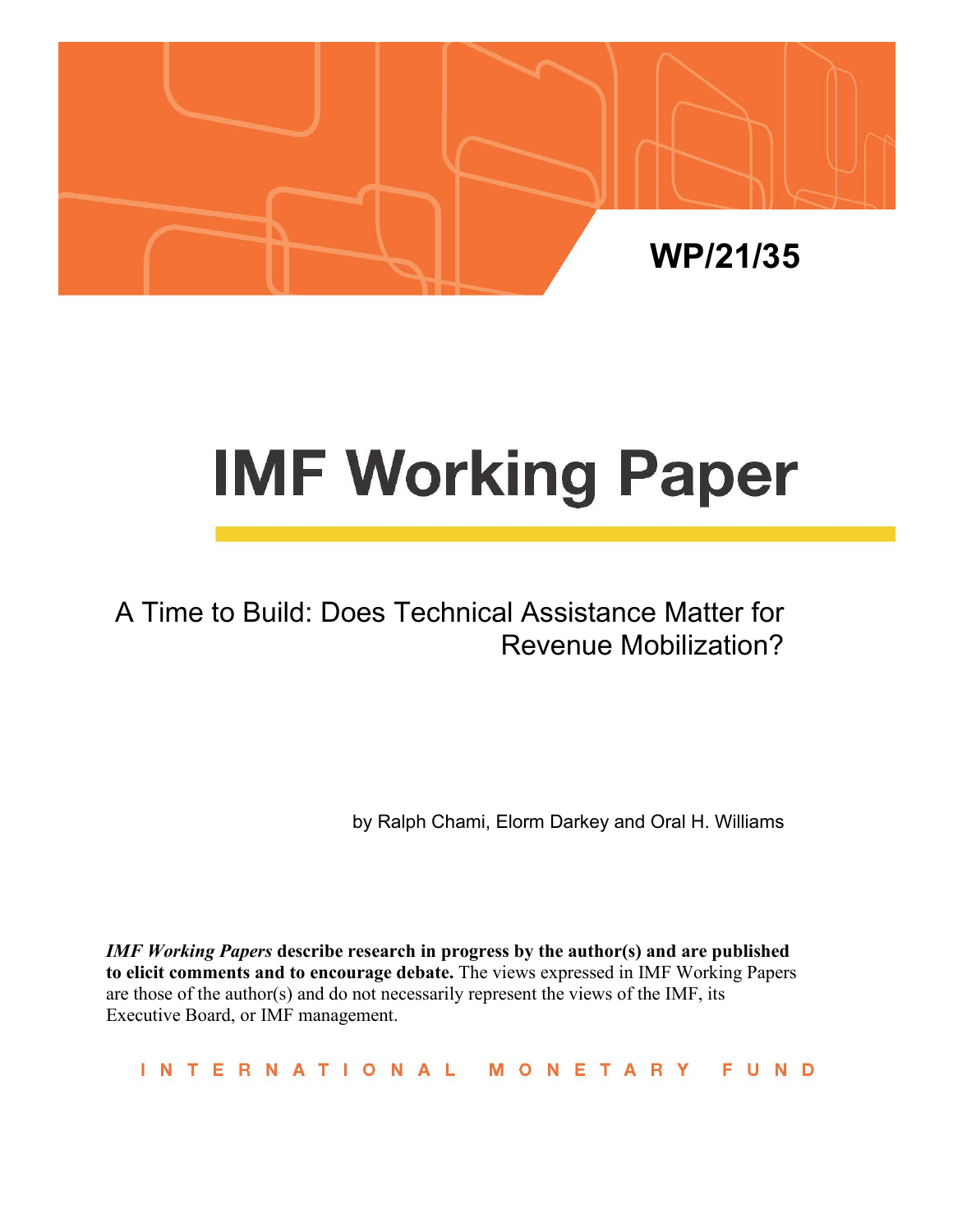#### **IMF Working Paper**

Institute for Capacity Development

## **A Time to Build: Does Technical Assistance Matter for Revenue Mobilization? Prepared by Ralph Chami, Elorm Darkey and Oral H. Williams [1](#page-1-0)**

Authorized for distribution by Ralph Chami

February 2021

*IMF Working Papers* **describe research in progress by the author(s) and are published to elicit comments and to encourage debate.** The views expressed in IMF Working Papers are those of the author(s) and do not necessarily represent the views of the IMF, its Executive Board, or IMF management.

#### **Abstract**

We use a unique data set for 115 countries, from 2000–18, and 5-year non-overlapping averages to explore the impact of technical assitance on revenue mobilization. To the authors' knowledge this is the first such effort to determine a direct relationship between technical assistance and the improvement in tax revenues. The paper finds that technical assistance significantly and positively increases tax revenues. Both income per capita and openness were found to positively improve the tax ratio in line with findings in the literature. Dynamic estimations also uncovered a long-run relationship among technical assistance, income per capita, openness, and tax revenues. This result further underscores that it takes time to build capacity and institutional resilience.

JEL Classification Numbers: H00, O11, O43 and Q01

Keywords: Revenue mobilization; fiscal policy; institutions; financing for development, sustainable development goals.

Author's E-Mail Address: [rchami@imf.org;](mailto:rchami@imf.org) [edarkey@imf.org;](mailto:edarkey@imf.org) [owilliams2@imf.org](mailto:owilliams2@imf.org)

<span id="page-1-0"></span><sup>&</sup>lt;sup>1</sup> We thank the participants in the IMF's Institute for Capacity Development's Lunchtime Seminar, reviewing Departments, Olumuyiwa Adedeji, Karim Bahroumi, Reda Cherif, Seymour Douglas, Raphael Espinoza, Alexander Klemm, Keyra Primus, Kamiar Mohaddes, Mehdi Raissi, and Tim Willems for useful comments and suggestions.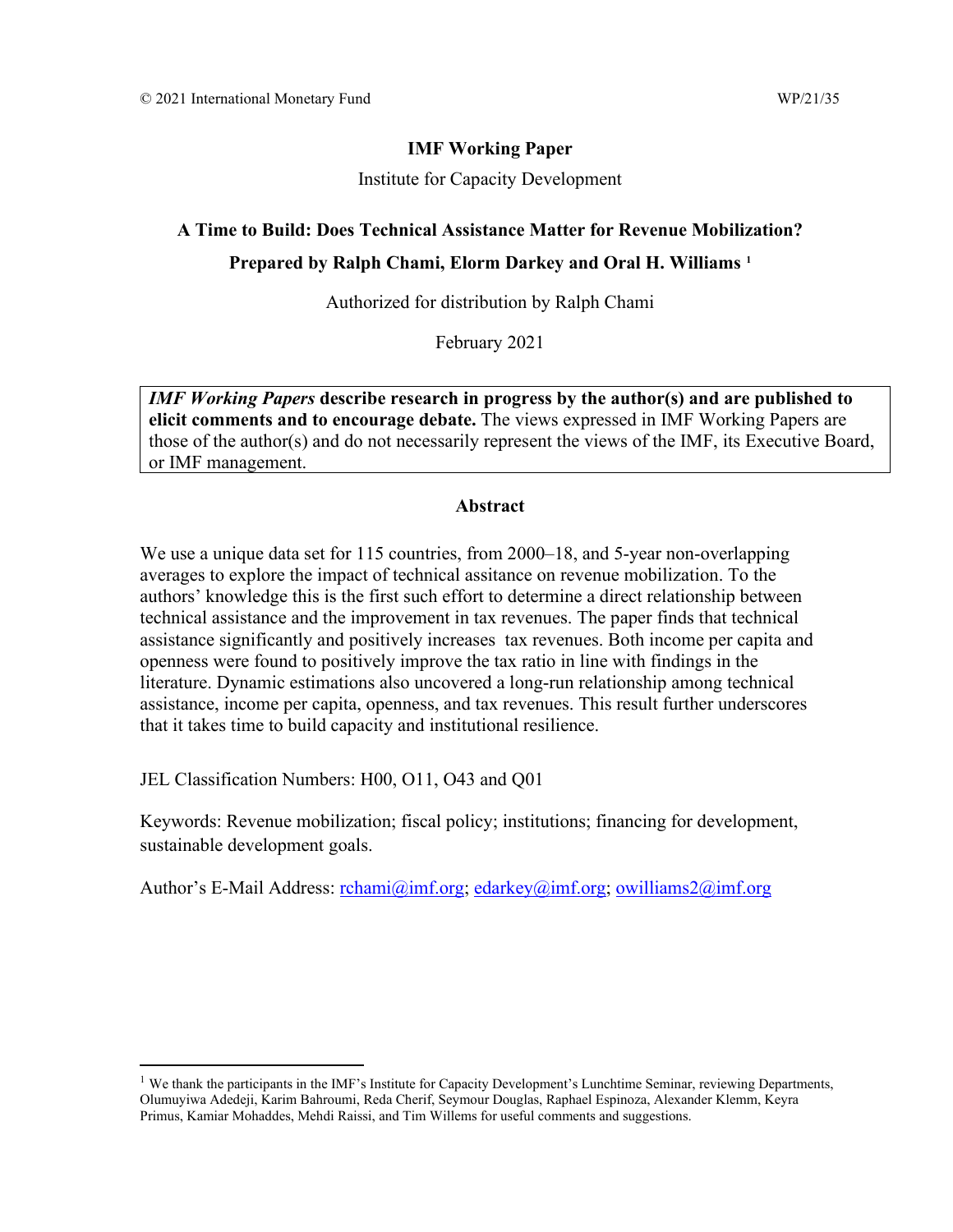| $\overline{\phantom{a}}$ 2                                                           |    |
|--------------------------------------------------------------------------------------|----|
|                                                                                      |    |
|                                                                                      |    |
|                                                                                      |    |
|                                                                                      |    |
|                                                                                      |    |
| <b>TABLES</b>                                                                        |    |
| 1. Impact of Technical Assistance on Tax Revenues _______________________________ 10 |    |
| 2. Impact of Technical Assistance on Tax Revenues-LICs and Excluding Resource        |    |
|                                                                                      |    |
| 3. Estimates of the Long-Run Impact of Technical Assistance on Tax Revenues 13       |    |
| <b>REFERENCES</b>                                                                    |    |
|                                                                                      | 15 |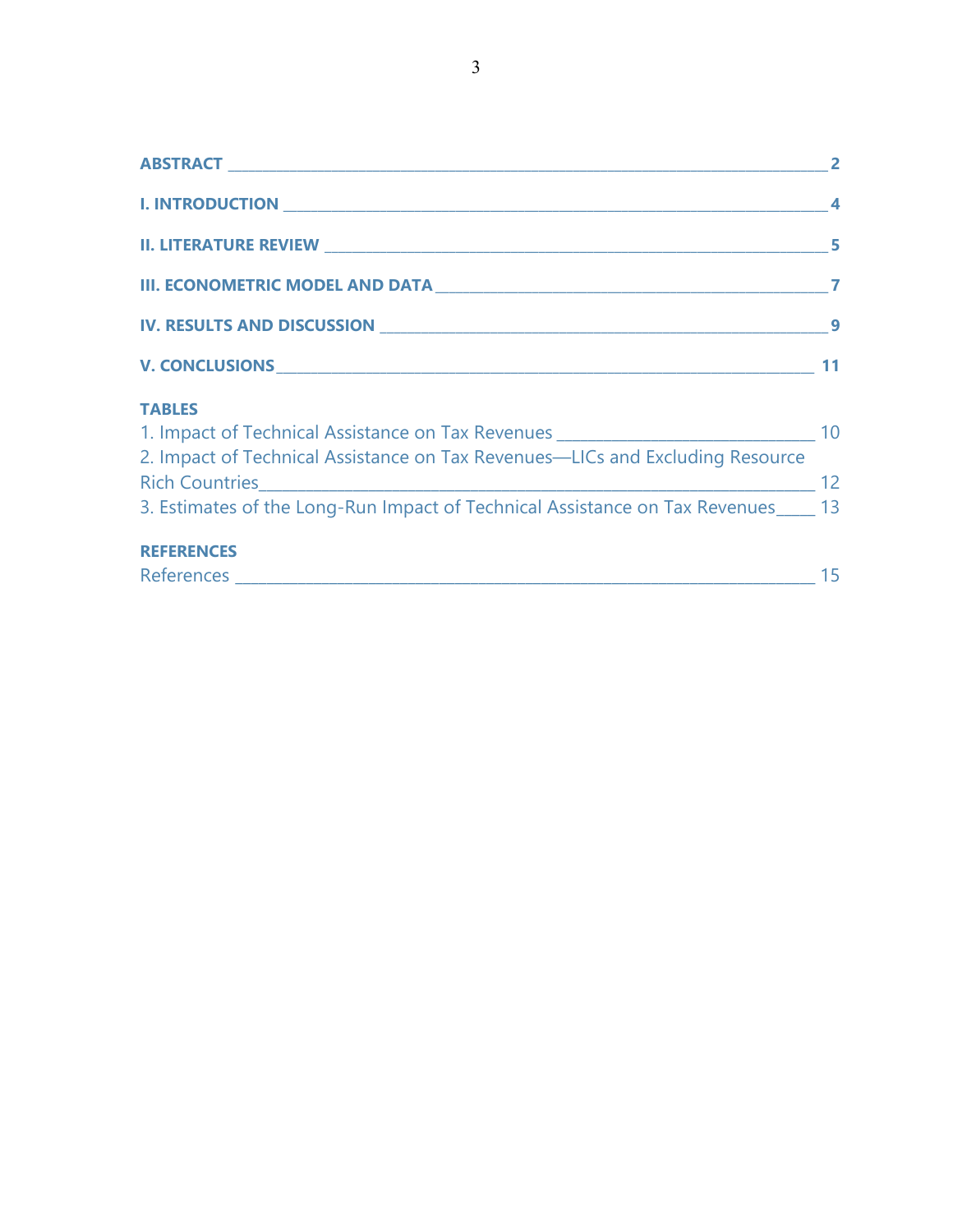#### **I. INTRODUCTION**

"*Little else is required to carry a state to the highest degree of opulence...but peace, easy taxes, and a tolerable administration of justice*." Adam Smith

**Domestic revenue mobilization (DRM) has been integral to the Financing for Development agenda articulated by the United Nations**. The centrality of public finance to development in the post-war period has won widespread acceptance (Kaldor, 1963, Gaspar et. al, 2016). In addition, the dovetailing of domestic revenues with external financing is viewed as critical to the achievement of the 2030 sustainable development goals (SDGs). However, the COVID-19 pandemic has likely pushed back the achievement of several of these goals owing to the depth and duration of its adverse social and economic impacts. It is estimated that the pandemic has pushed up to 100 million people into extreme poverty.

**In an increasingly interconnected world, the foundations for a stronger global economy also hinge on building resilience and fostering equity**. Improvements in DRM allow countries to respond to shocks through the creation of fiscal space, in addition to allowing low-income countries (LICs) to maintain spending if aid is phased out. Beyond this goal, fairer and more efficient tax systems could engender improvements in governance by strengthening social contracts where the citizenry contributes their fair share of taxes. As debt levels have risen in the face of the pandemic, in some cases to unsustainable levels, countries' ability to service their debt has become critical. While initiatives like the G20's Debt Service Suspension Relief Initiative are a welcome palliative for LICs, greater efforts will be needed for LICs and some emerging market countries to place their debt on a sustainable path. At the same time, this depends on the quality of their institutions and human capacity.

**Strong institutions are deemed to be critical to a country's long-term development.** This has been underscored in the work of Adam Smith, Landes (1998), North (1990), and Acemoglu (2002). Indicators of institutional quality have been observed to be closely correlated with income dispersion among countries (WEO, 2003). However, consistency in the implementation of reforms, policy reversals, and absorptive capacity can lead to unevenness in impact and effectiveness.

**Against this background, this paper explores the role of capacity development (CD), in particular, technical assistance in boosting tax revenues across a large cross-section of countries[2](#page-3-0)** . The impact of CD has been a longstanding question, including how well these interventions are aligned with countries' developmental objectives. It is noteworthy that the purpose of CD interventions could also encompass equity or efficiency considerations. As the IMF has ramped up its provision of CD to its membership—accounting for about one-

<span id="page-3-0"></span><sup>&</sup>lt;sup>2</sup> Capacity development comprises both technical assistance (TA) and training.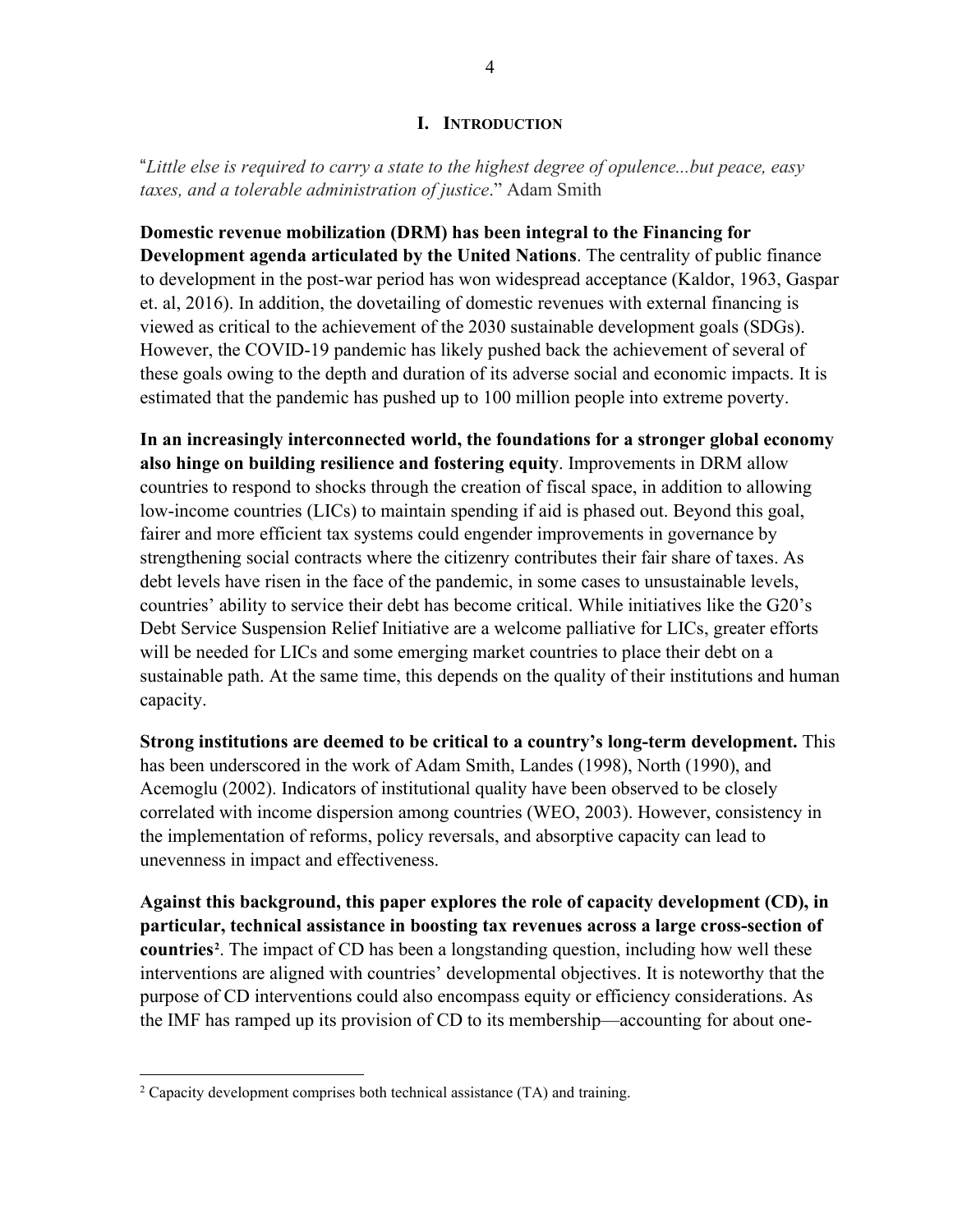third of its budget—this question has become even more pressing<sup>[3](#page-4-0)</sup>. A key challenge has been measurement, identification between the intervention and the outcome, and the age-old issue of endogeneity. We attempt to address these issues in this paper.

**The paper contributes to the literature in several ways**. To our knowledge, this paper is the first to evaluate the direct impact of technical assistance on tax revenues given their importance to the achievement of the SDGs. Using a unique data set for 115 countries over 2000–18 and 5-year non overlapping averages, we find that technical assistance had a significant and positive direct impact on tax revenues, after accounting for controls suggested by the literature. Technical assistance comprises the delivery of expertise in tax administration and tax policy measured in full-time equivalent (FTE), where one FTE comprises 240 working days. Dynamic specifications using annual data, further uncover a long-run relationship among technical assistance, income per capita, openness, and the tax ratio, underscoring it takes time to build capacity and institutional resilience. We verify that this relationship is not driven by a third variable by first estimating a bivariate equation between technical assistance and tax revenues.

**Methodologically, we employ three econometric techniques**. These comprise (i) panel fixed effects (FE); (ii) FE instrumental variables (IV) and (iii) cross-section autoregressive distributed lag (CS-ARDL), pool mean group (PMG) estimator. The latter technique takes account of cross-country heterogeneity and cross-sectional dependence which is important in the study given country specific effects, revenue volatility, and possible feedback effects.

**The remainder of the paper is organized as follows**: In Section II we undertake a brief review of the literature; Section III discusses the econometric methodologies employed data sources; and Section IV presents the main results; and Section V offers some concluding remarks.

#### **II. LITERATURE REVIEW**

**Most research on the determinants of tax revenues in developing countries use panel data**. In general, the research employs a theoretical framework of tax behavior t developed by Heller (1975). This framework assumes that governments maximize welfare, whose arguments are private disposable income and public goods and services that is subject to a financing constraint comprising taxes, foreign grants and loans and domestic borrowing. Earlier papers used OLS (Leuthold, (1991), fixed effects (FE) Stotsky and Woldemariam, (1997), but more recent papers used instrumental variables generalized least squares (Ghura, (1998) to general method of moments (GMM) Agbeyegbe et al. (2006), Gupta (2007), and Addison and Levin, (2011).

<span id="page-4-0"></span><sup>&</sup>lt;sup>3</sup> The IMF is one of several CD providers comprising the UN, OECD, European Commission and bilateral development partners.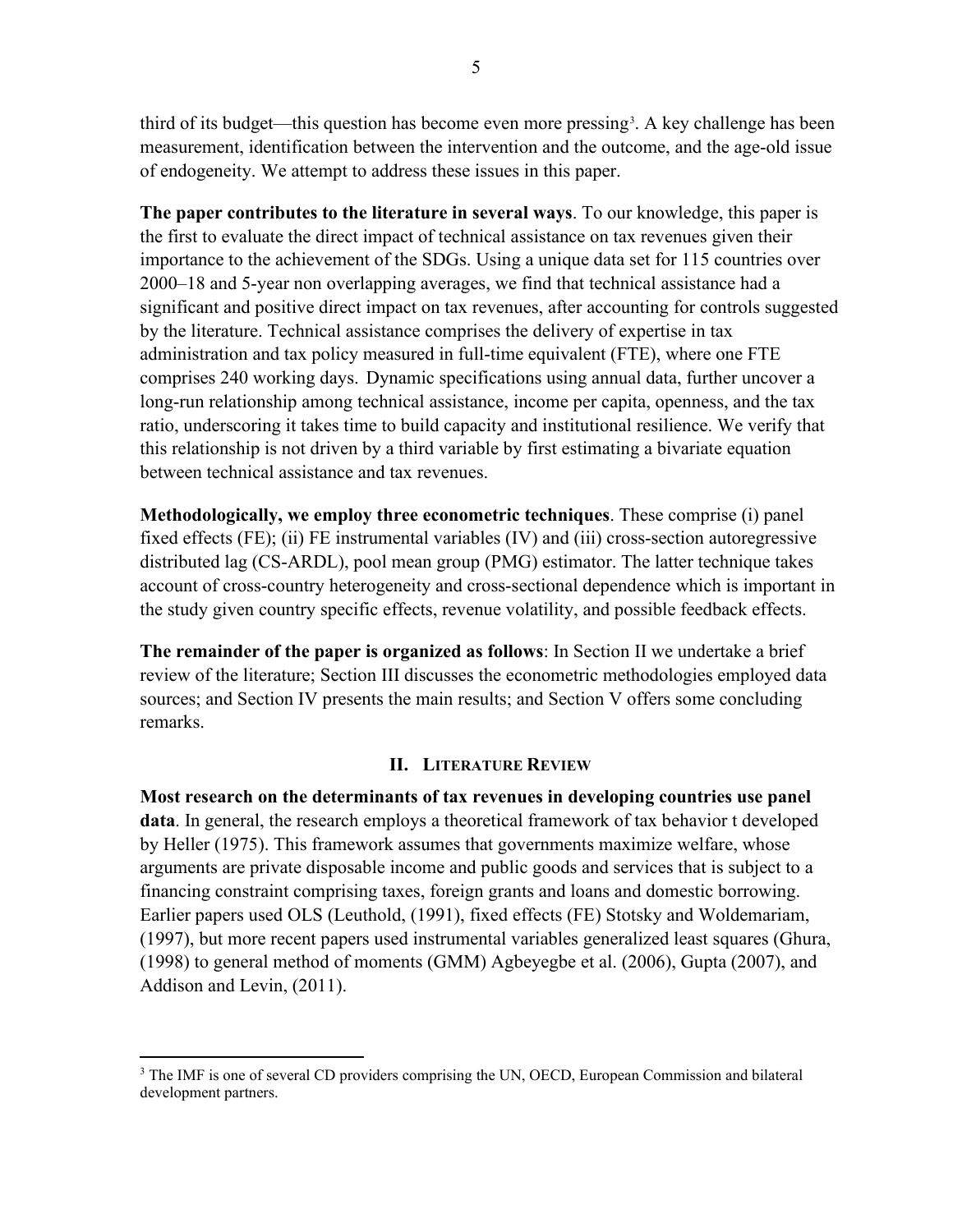**Early approaches that adopted this theoretical framework, leveraged a standard set of controls that included measures of income**. Several researchers employed GDP per capita as a measure of income, Leuthold (1991), Stotsky and Woldermariam (1997), Ghura (1998), and Gupta (2007). Some of these early approaches postulated an ambiguous relationship between the tax ratio and the inverse of per capita income on the premise of the differential impact of the increase in income of different categories of income. Most studies, Leuthold (1991) Ghura (1998), Stotsky and Woldermariam (1997), Gupta (2007) and Addison and Levin (2011) found a positive relationship.

**The contribution of the agricultural and extractive sectors which represent elements of the tax base has been explored in some studies**. The agricultural sector, given a high degree of subsistence in LICs and sizeable administrative costs, were found to have a negative impact on the tax ratio (Leuthold (1991), Stotsky and Woldemariam (1997), and Ghura (1998)). In contrast, the mining sector which is better organized and relatively easier to tax was found to have a positive relationship with the tax ratio (Leuthold, (1991) and Ghura (1998). However, Stotsky and Woldemariam (1997) find mining to be negatively related to the tax ratio.

**In the context of globalized and interconnected trading system**, **most studies employed a measure of openness (Leuthold, 1991, Stotsky and Woldemariam (1997), and Ghura (1998), Agbeyegbe et al. (2006), Gupta (2007).** In general, most studies used the ratio of exports and imports to GDP as a measure of openness which was found to be positively related to the tax ratio. Agbeyebe et al. (2004) in particular explored with a greater degree of granularity the relationship between trade liberalization, exchange rates, and tax revenue variables and found evidence that the relationship between trade liberalization and tax revenue is sensitive to the measure used to proxy trade liberalization.

**These earlier models were augmented to explore the role of macroeconomic variables.** Tanzi (1989) argued for the inclusion of inflation for the following reasons: (i) the Tanzi-Oliveira effect which accounts for lags between the imposition and actual collection of taxes resulting in a lower tax take in real terms; (ii) failure to adjust excise taxes for inflation leading to lower tax collections; and (iii) reductions in the tax base as tax payers adjust their portfolios to avoid taxation. Ghura (1998) found inflation to negatively impact revenues. Total public debt or external debt have been included in some models on the premise that debt repayments could boost aggregate demand through increased fiscal space. This would raise the tax ratio or at certain levels the stock of debt could create macroeconomic imbalances and reduce taxes. Ghura (1998) and Teera and Hudson (2004) found external debt (contemporaneous) to reduce the tax ratio.

**The role of institutions featured in later models as this aspect of sustainable development gained greater traction in the literature**. Ghura (1998), introduced a measure of corruption in his empirical strategy which was found to significantly reduce the tax ratio that drew on the work of Tanzi (1998). Mauro, (1996) provided empirical evidence that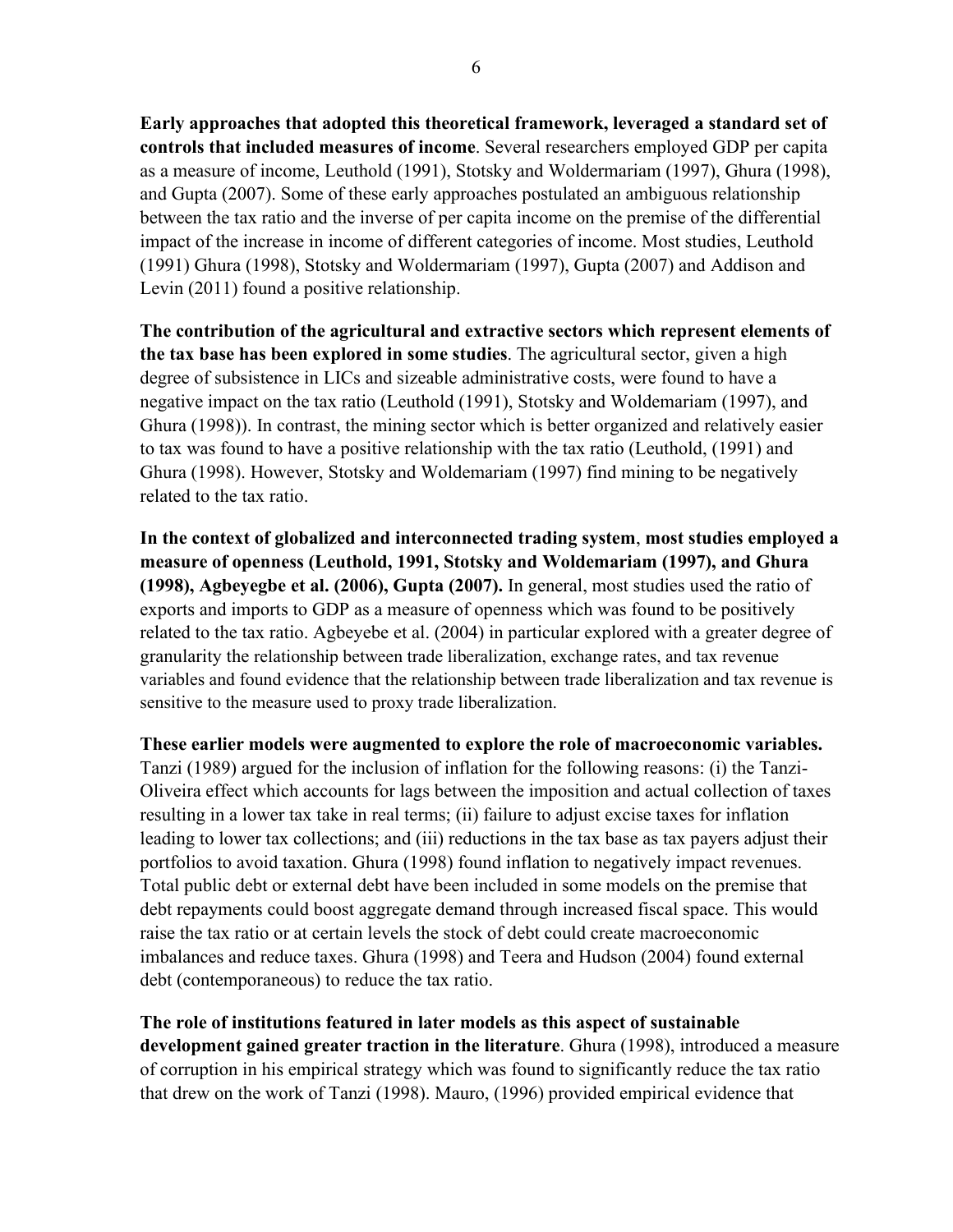sizable economic dividends accrue through efforts to reduce corruption. Gupta, (2007) introduced variables designed to capture institutional factors such as political stability, economic stability, corruption, law and order and government stability. A lowering of corruption was found to increase tax revenues.

**Another related branch of the literature explored the complementarities between foreign aid on the tax ratio but with ambiguous results.** Gupta, (2007), found aid to have a positive impact on the tax ratio. In contrast, Addison and Levin, (2011) found that aid lowered the tax ratio. Gupta et al. (2003), found that grants had a dampening effect on tax revenues, but this effect was modest and that the negative effects of corruption were greater.

#### **III. ECONOMETRIC MODEL AND DATA**

**We begin with the following basic panel model that nests most of the models highlighted in the literature review**.

$$
y_{it} = \alpha_{it} + \beta_{it} T A_{it-1} + \theta X_{it} + \varepsilon_{it}
$$
 (1)

 $y_{it}$  is the tax-to-GDP ratio,  $TA_{it}$  is technical assistance in revenue administration and tax policy and *Xit* comprises a vector of controls derived from the literature. As technical assistance takes time to build capacity and institutional resilience, this variable enters the equation with a lag. Technical assistance interventions in revenue administration and tax policy have a primary objective of increasing tax revenues including by widening the tax base but could also encompass equity and efficiency considerations. This one to one relationship allows us to address the issue of correspondence and identification with an adequate number of observations. In contrast, in the public financial management space under the Public Expenditure and Financial Accountability (PEFA) framework, there are seven pillars and 31 indicators, thus warranting more data to map the indicators to the pillars.

**Drawing on the growth literature, we use five-year non-overlapping averages as this is likely to filter out business cycle effects**. As a first pass, we estimate equation (1) using fixed effects (FE). We further estimate equation (1) by FE using instrumental variables. Finding valid instruments in a cross-country setting is challenging. Drawing on the growth literature to highlight this problem, Bazzi and Clemens (2013), observed that many papers use population and area as different variables. As noted by Cherif and Hasonov (2020), these instruments suffer from validity and possibly weak instrument problems. The allocation of TA to a given country is likely influenced by the country's participation in an IMF lending program, in addition to its membership of one of its Regional Capacity Development Centers. We use these factors as instruments, while recognizing that "sharper instruments" may well exist. This mirrors the approach adopted by Barro (2005), who used a country quota size and voting patterns in the United Nations and the extent of bilateral trade linkages in the allocation of IMF funding programs.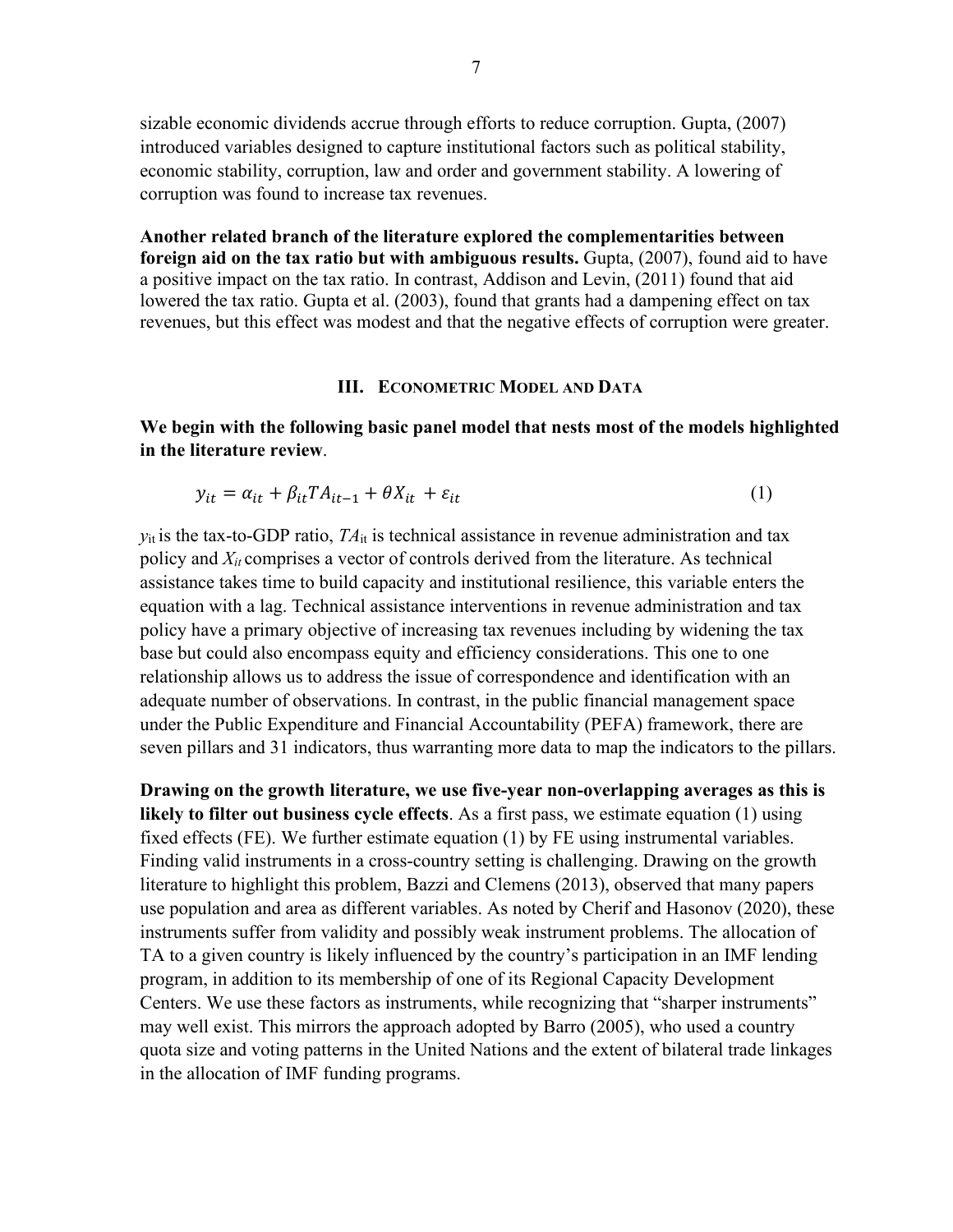**We further explore other dynamic specifications in particular the dynamic cross section Auto Regressive Distributed Lag (CS-ARDL) estimator using annual data**. Each dynamic model has its tradeoffs. The advantage of GMM is that it corrects for biases associated with the joint endogeneity of explanatory variables and the problems induced by unobserved country-specific effects, while CS-ARDL takes account of cross-country heterogeneity and cross-sectional dependence (Cavalcanti et al. (2015). GMM also restricts all the slope coefficients to be identical across countries; assumes that the time effects are homogenous; and that the errors are cross-sectionally independent. If any of these conditions are not satisfied, the GMM method can produce inconsistent estimates of the average values of parameters (see Pesaran and Smith, 1995, for more details).

**The CS-ARDL panel estimator of Pesaran et al. (1999), is an intermediate case between the averaging and pooling methods of estimation**. It restricts the long-run coefficients to be homogenous over the cross-sections, but allows for heterogeneity in intercepts, short-run coefficients (including the speed of adjustment) and error variances. The CS-ARDL estimator also generates consistent estimates of the mean of short-run coefficients across countries by taking the simple average of individual country coefficients. Another advantage with this technique is that cross-section averages capture a range of unobserved common factors, act as instruments in the regressions and obviate the need to include too many controls in estimations. This method avoids the need for pre-testing the order of integration given that they are valid whether the variables of interest are I (0) or I (1). It is also robust to omitted variables bias and simultaneous determination of growth regressors. The main requirements for the validity of this methodology are that, first, there exists a long-run relationship among the variables of interest and, second, the dynamic specification of the model is sufficiently augmented so that the regressors become weakly exogenous and the resulting residual is serially uncorrelated (Cavalcanti et al. 2015).

The following equation was used to estimate a panel CS-ARDL (p, q):

$$
y_{it} = c_{it}^* + \sum_{l=1}^{pi} \theta_{il} y_{i,t-1} + \sum_{l=0}^{qi} \beta'_{il} x_{i,t-l} + \sum_{l=1}^{pi} a_{il} \bar{y}_{t-l} + \sum_{l=0}^{qi} b'_{il} \ddot{x}_{t-l} + \varepsilon_{it} (2)
$$

Where  $y_{it}$  is the tax ratio, for country *i* in year *t*,  $c^*_{it}$ , fixed effects,  $x_{it}$  a vector of explanatory variables including income per capita, openness, technical assistance and debt. **ȳt** and **ẍ<sup>t</sup>** represent the simple cross-section averages of **yit** and **xit** in year t.

The data used in this study covers 115 countries over the period 2000–18 and are estimated in logs for the CS-ARDL and with 5-year non-overlapping averages for FE and FE-IV. Data on tax-to-GDP ratio, agriculture value added as a share of GDP, trade openness measured as the sum of exports and imports to GDP, debt-to-GDP and inflation were obtained from the World Banks' World Development Indicators, IMF's World Economic Outlook and International Financial Statistics databases. Country participation in an IMF program was obtained from the IMF's Monitoring of Fund Arrangements (MONA) database while the technical assistance (TA) variable from the IMF's TA database. Corruption and government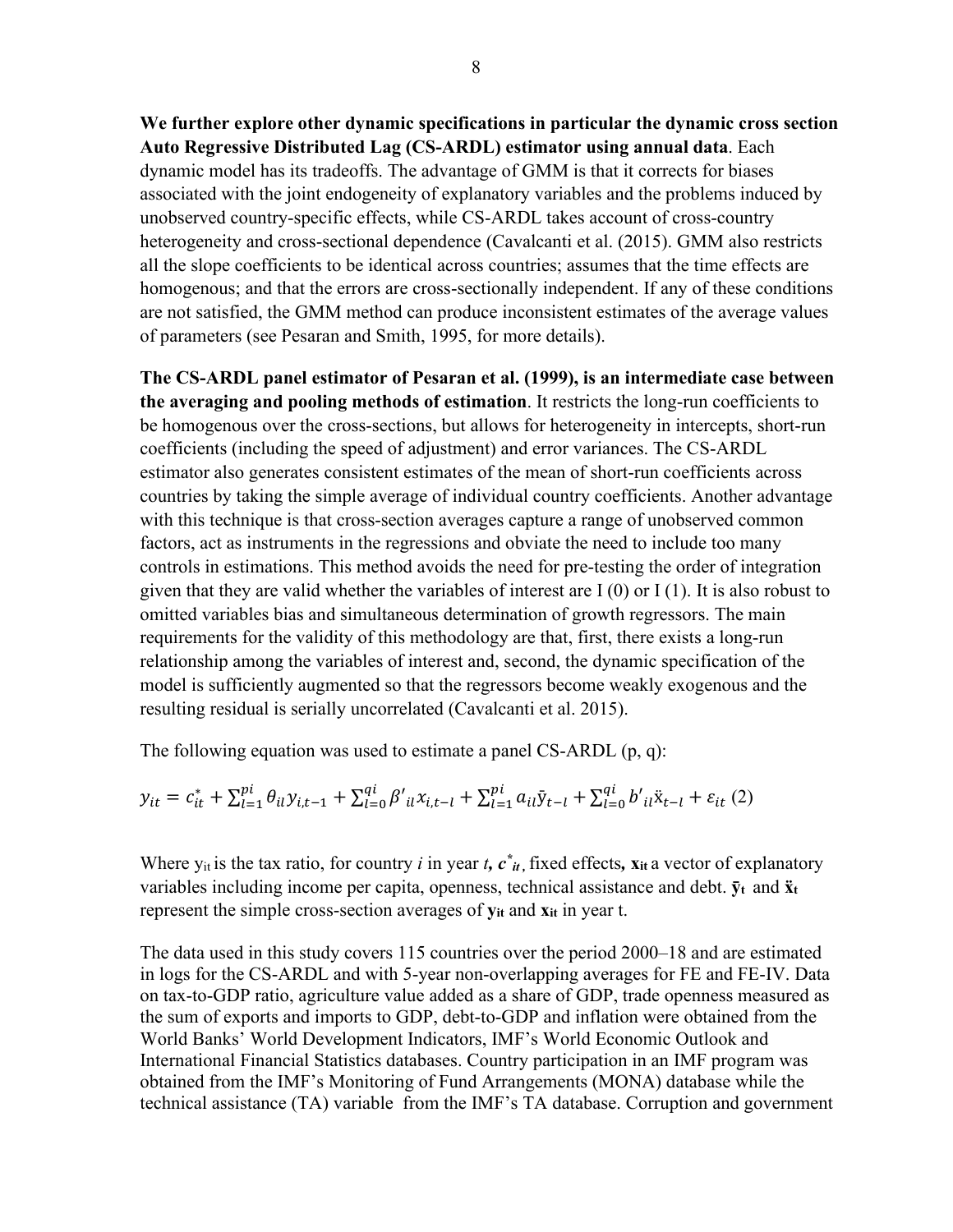effectiveness were derived from the World Banks' Governance Indicators. The conflict variable was obtained from Uppsala Conflict Data Program/International Peace Research Institute Oslo (UCDP/PRIO) Armed Conflict Dataset.

#### **IV. RESULTS AND DISCUSSION**

**The results from the estimation of Equation (1) are presented in Table 1**. They illustrate that technical assistance aimed at increasing tax revenues is positive and significant at the five percent level.

**Regarding variables suggested by the literature, tax revenues grow in line with an increase with income, which has the largest impact**. This is followed by the degree of openness which also led to a positive increase in tax revenues. These findings regarding the order of magnitude of the coefficients on income per capita and openness were in line with previous results from the literature. Measures of institutional quality such as the control of corruption improved the tax ratio. Alternative measures of government effectiveness were not significant, neither were measures of conflict. Notwithstanding, Akitoby et al. (2020) and Akanbi (2019) have highlighted that improving institutions is important for revenue mobilization. The coefficient of the agricultural sector was not significant, neither were those for other measures of the tax base comprising, secondary and tertiary sectors. While the coefficient of participation in an IMF program was positive, it was however insignificant. By way of comparison, Crivelli and Gupta (2016) found that revenue conditionality in IMFsupported programs, reflecting reliance on technical assistance, had a positive and significant impact on tax revenues.

**In recognizing that the sample included resource rich countries, we exclude these countries to ascertain whether the results highlighted in Table 1 are still valid**. The coefficient of the technical assistance variable was positive and significant (Table 2). Equally important was the income per capita and openness variables in contributing to the increase in tax revenues. The control of corruption also contributed to an increase in the tax ratio underscoring earlier findings by Akitoby et al. (2020).

**LICs and more importantly fragile states are those with the greatest need for capacity development in order to build resilience and the case of the latter exit from a state of fragility**. A study by the IMF's Independent Evaluation Office (IEO) highlighted that despite the increase in capacity development to fragile states, more is needed given large unmet needs. The coefficient of the technical assistance variable was positive and significant in improving the tax ratio, albeit subject to a small sample size (Table2). The coefficient on income had the largest impact on the tax ratio. Control of corruption was not significant in this sub-sample.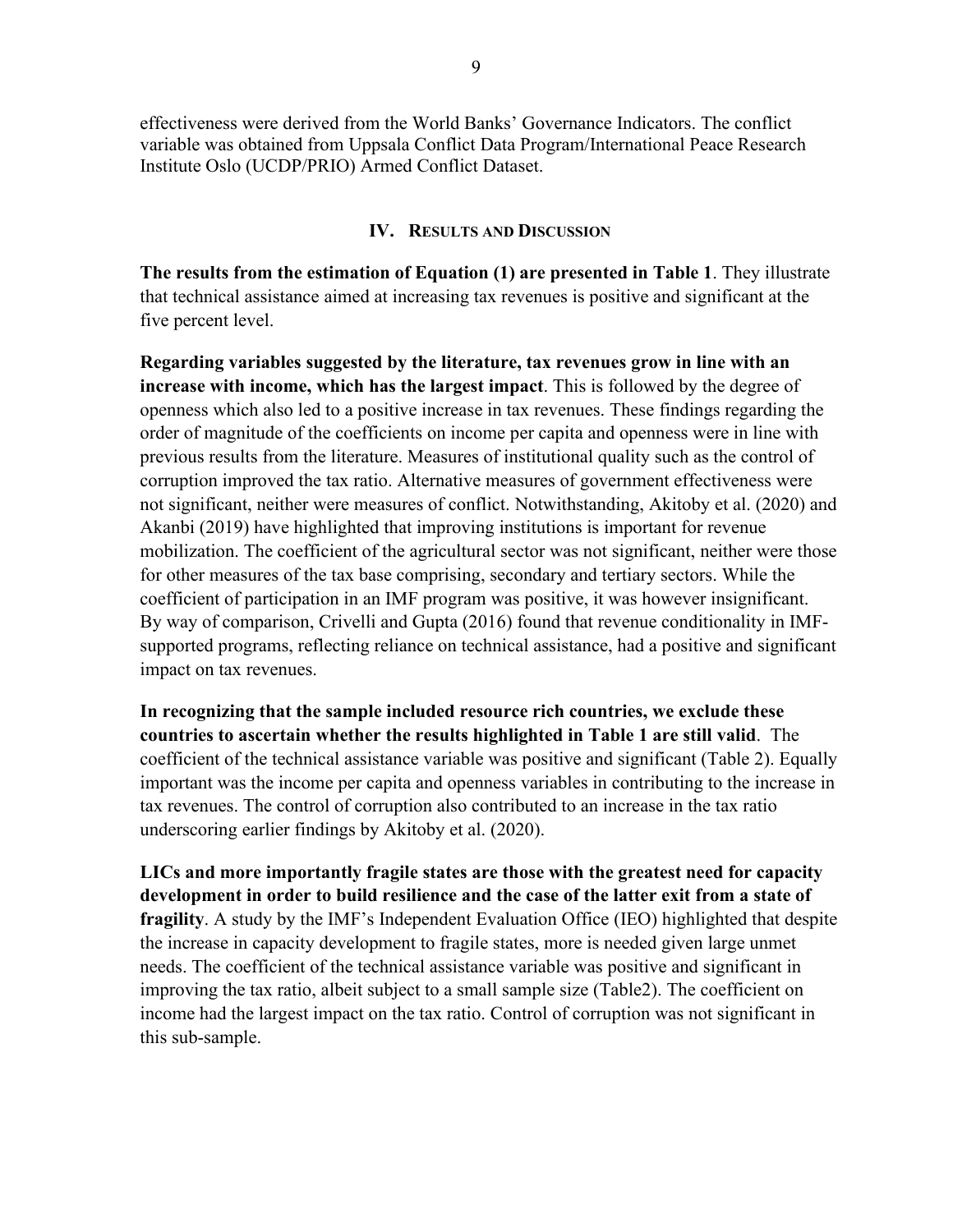|                            | (1)        | (2)                   | (3)                | (4)                   |
|----------------------------|------------|-----------------------|--------------------|-----------------------|
| Variables                  |            |                       |                    |                       |
| TA (t-1)                   | $0.0361**$ | $0.0358**$            | $0.0388**$         | $0.0387**$            |
|                            | (0.0164)   | (0.016)               | (0.0164)           | (0.0158)              |
| <b>IMF</b> Program         | 0.0188     | 0.0188                | 0.0182             | 0.0182                |
|                            | (0.0293)   | (0.0276)              | (0.0296)           | (0.0279)              |
| <b>Trade Openness</b>      | $0.192**$  | $0.182**$             | $0.205**$          | $0.195**$             |
|                            | (0.0842)   | (0.0836)              | (0.0826)           | (0.0816)              |
| Agriculture                | $-0.0428$  | $-0.0164$             | $-0.0570$          | $-0.0306$             |
|                            | (0.0996)   | (0.101)               | (0.0963)           | (0.0974)              |
| Inflation                  | $-0.00264$ | $-0.00249$            | $-0.00286$         | $-0.00271$            |
|                            | (0.00320)  | (0.00306)             | (0.00310)          | (0.00293)             |
| GDP per capita             | $0.386***$ | $0.354***$            | $0.409***$         | $0.377***$            |
|                            | (0.114)    | (0.112)               | (0.115)            | (0.113)               |
| Debt $(t-1)$               | $-0.00848$ | $-0.0138$             | $-0.00304$         | $-0.00831$            |
|                            | (0.0293)   | (0.0285)              | (0.0304)           | (0.0297)              |
| Control of Corruption      |            | $0.147**$<br>(0.0582) |                    | $0.149**$<br>(0.0578) |
| Conflict (intensity level) |            |                       | 0.0297<br>(0.0317) | 0.0307<br>(0.0307)    |
| Constant                   | $-0.958$   | $-0.648$              | $-1.187$           | $-0.879$              |
|                            | (1.171)    | (1.148)               | (1.198)            | (1.172)               |
| Observations               | 190        | 190                   | 190                | 190                   |
| R-squared                  | 0.331      | 0.357                 | 0.342              | 0.369                 |
| No. of countries           | 115        | 115                   | 115                | 115                   |
| <b>Time Fixed Effects</b>  | No         | No                    | No                 | No                    |

#### **Table 1. Impact of Technical Assistance on Tax Revenues (Fixed Effects: 5-year non-overlapping averages)**

Robust standard errors in parentheses

\*\*\* p<0.01, \*\* p<0.05, \* p<0.1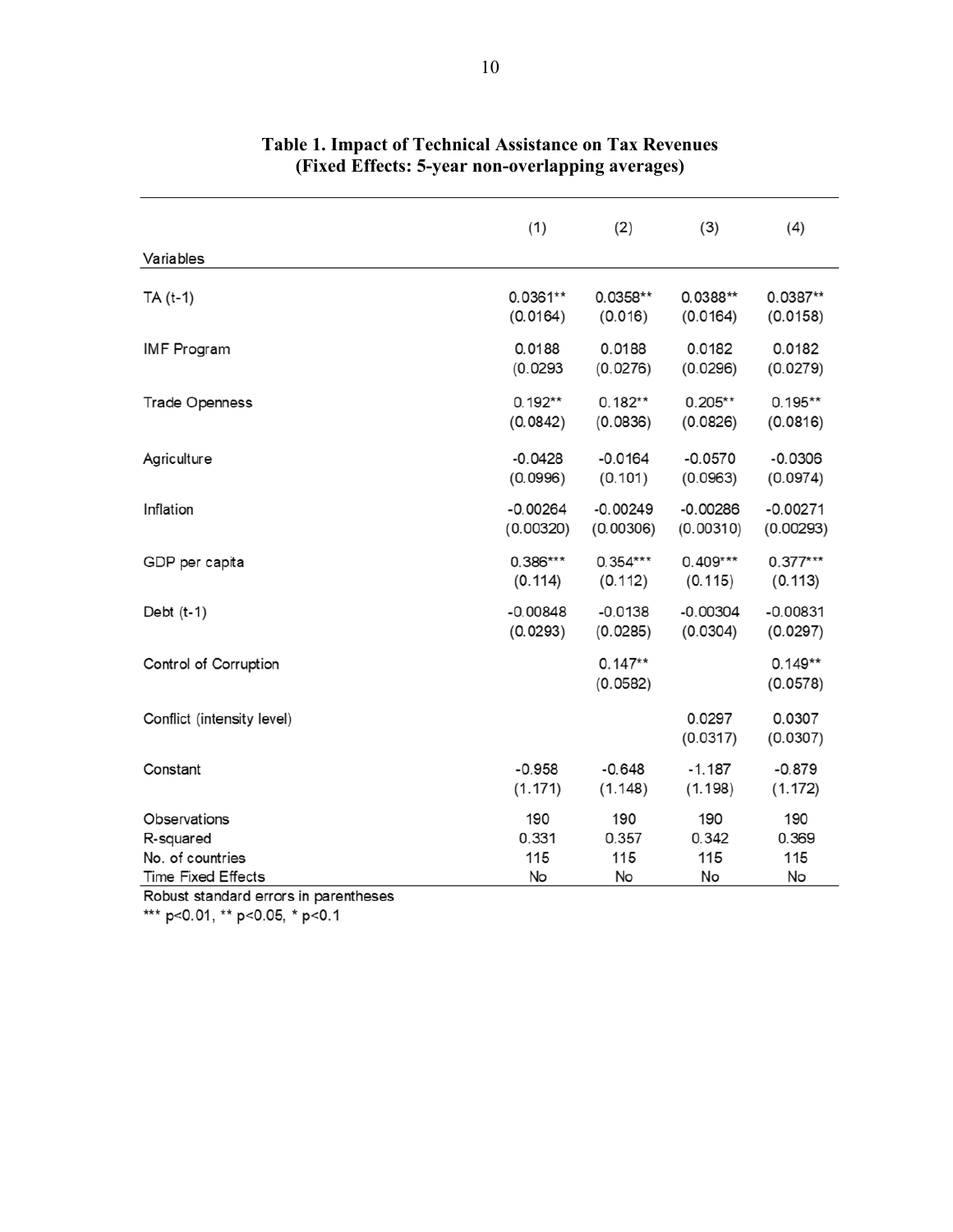**In Table 2, we present the results for the fixed effects instrumental variable regressions**. We used membership of a regional technical assistance center, participation in an IMF program and lagged dependent variables as instruments following Barro, (2005). Technical assistance, trade openness, per capita income and control of corruption all contribute to a positive improvement in tax revenues in one of the equations.

**Table 3 presents the results of the CS-ARDL estimates of lag order one**. They show the existence of a long-run (LR) relationship between income per capita, technical assistance and the tax ratio. To ensure that this LR relationship is not driven by a third variable, we commence with a bivariate model between technical assistance and the tax ratio.[4](#page-10-0) The error correction coefficient (-0.7) also falls within the dynamically stable range in that it was both negative and significant. The speed of adjustment for LICs was marginally slower (-0.65), perhaps reflecting weaker institutional capacity. This result further underscores that it does indeed take time to build capacity and institutional resilience. In the long run, both income per capita, openness, and technical assistance positively impact the tax ratio. The income per capita long-run coefficient had the largest impact, in line with findings from the FE, and FE-IV estimation. In addition, the long-run coefficient of the TA variable was of a similar order of magnitude of those from alternative model specifications for the full sample. Technical assistance was found to have the largest impact on tax revenues in LICs whereby a 10 percent increase in technical assistance improves the tax ratio by 1.2 percent. Similarly, the coefficients on openness and income per capita were largest for LICs although the coefficient on income per capita was not of expected sign.

#### **V. CONCLUSIONS**

**The paper explores the impact of technical assistance on tax revenues by leveraging a unique dataset subject to standard controls suggested by the literature**. The results show that technical assistance contributes positively and significantly to an increase in tax revenues. Dynamic panel models further confirm the existence of a long-run relationship between technical assistance, income per capita, openness, and tax revenues. This finding verifies that the long run relationship is not driven by a third variable. The results are also robust to the exclusion of resource rich countries. Technical assistance also has the largest long-run impact on tax revenues in LICs. This reinforces the view that it takes time to build capacity and institutional resilience as underscored by Akitoby et al (2018) who highlighted that sustainability of DRM episodes hinges on tax administration reforms in the key compliance areas.

<span id="page-10-0"></span><sup>&</sup>lt;sup>4</sup> The error correction term in this bivariate equation was -0.57 and the long run coefficient on the TA variable 0.05.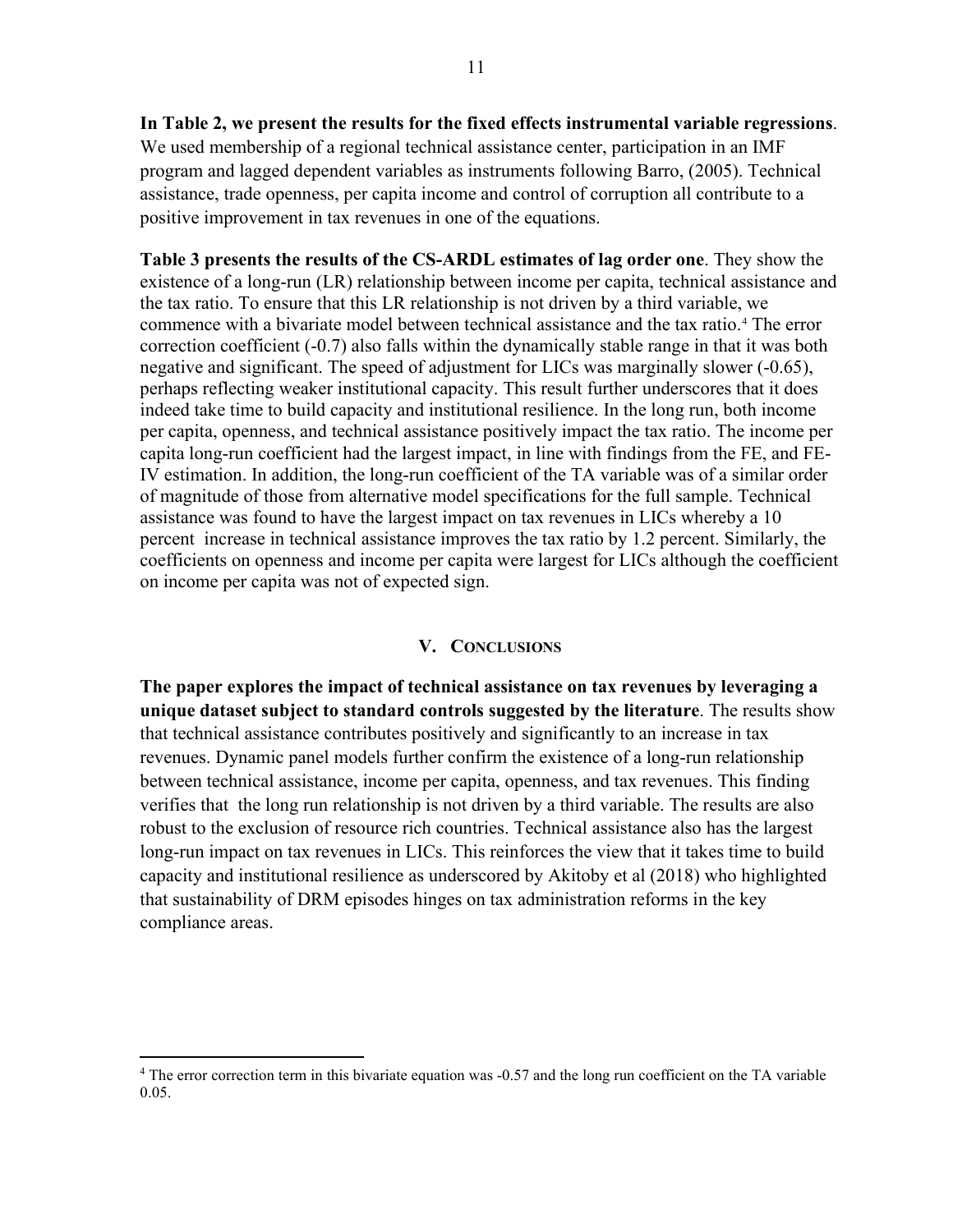|                                                                                                                | (1)                      | (2)                      | (3)                   | (4)                 | (5)                    |
|----------------------------------------------------------------------------------------------------------------|--------------------------|--------------------------|-----------------------|---------------------|------------------------|
|                                                                                                                | Excl. Resource Rich      |                          | FE-IV                 |                     | LICS                   |
| Variables                                                                                                      |                          |                          |                       |                     |                        |
| TA (t-1)                                                                                                       | $0.0555***$              | $0.0558***$              | $0.0349**$            | $0.0178**$          | $0.07*$                |
|                                                                                                                | (0.0162)                 | (0.0167)                 | (0.0152)              | (0.00733)           | (0.04)                 |
| <b>IMF Program</b>                                                                                             | 0.0118                   | 0.00797                  | 0.00619               | 0.00590             | 0.075                  |
|                                                                                                                | (0.0345)                 | (0.0364)                 | (0.0261)              | (0.0129)            | (0.065)                |
| <b>Trade Openness</b>                                                                                          | $0.176***$               | $0.196***$               | $0.189*$              | 0.0559              | 0.191                  |
|                                                                                                                | (0.065)                  | (0.0658)                 | (0.0980)              | (0.0405)            | (0.215)                |
| Agriculture                                                                                                    | 0.0527                   | 0.0356                   | $-0.0571$             | $-0.0254$           | $-0.124$               |
|                                                                                                                | (0.093)                  | (0.0997)                 | (0.0988)              | (0.0429)            | 0.276)                 |
| Inflation                                                                                                      | $-0.00174$               | $-0.00189$               | $-0.00125$            | $0.00758***$        | 0.003                  |
|                                                                                                                | (0.0035)                 | (0.00392)                | (0.00275)             | (0.00152)           | (0.007)                |
| GDP per capita                                                                                                 | $0.464***$               | $0.490***$               | $0.340***$            | $-0.0448$           | $1.36***$              |
|                                                                                                                | (0.105)                  | (0.110)                  | (0.122)               | (0.0581)            | (0.373)                |
| Debt $(t-1)$                                                                                                   | $-0.0289$                | $-0.0293$                | 0.00700               | $-0.0152$           | $-0.001$               |
|                                                                                                                | (0.0382)                 | (0.0394)                 | (0.0262)              | (0.0115)            | (0.0366)               |
| <b>Control of Corruption</b>                                                                                   | $0.155***$<br>(0.0639)   |                          | $0.142**$<br>(0.0571) |                     | $-0.225$<br>(0.204)    |
| Conflict (intensity level)                                                                                     | 0.0282<br>(0.0345)       | 0.0311<br>(0.0352)       | 0.0323<br>(0.0342)    | 0.00125<br>(0.0135) |                        |
| <b>Government Effectiveness</b>                                                                                |                          | 0.0389<br>(0.103)        |                       | 0.0294<br>(0.0449)  |                        |
| Constant                                                                                                       | $-1.641$                 | $-1.921*$                | $-0.583$              | 0.334               | $-6.814**$             |
|                                                                                                                | (1.028)                  | (1.084)                  | (1.320)               | (0.613)             | (2.48)                 |
| Observations<br>Number of countries<br>R-squared<br><b>Time Fixed Effects</b><br>and the state of the state of | 126<br>77<br>0.544<br>No | 126<br>77<br>0.512<br>No | 180<br>111<br>0.325   | 175<br>108<br>0.377 | 34<br>13<br>0.71<br>No |

### **Table 2. Impact of Technical Assistance on Tax Revenues**—**LICs/Fragile States and Excluding Resource Rich Countries**

Robust standard errors in parentheses

\*\*\* p<0.01, \*\* p<0.05, \* p<0.1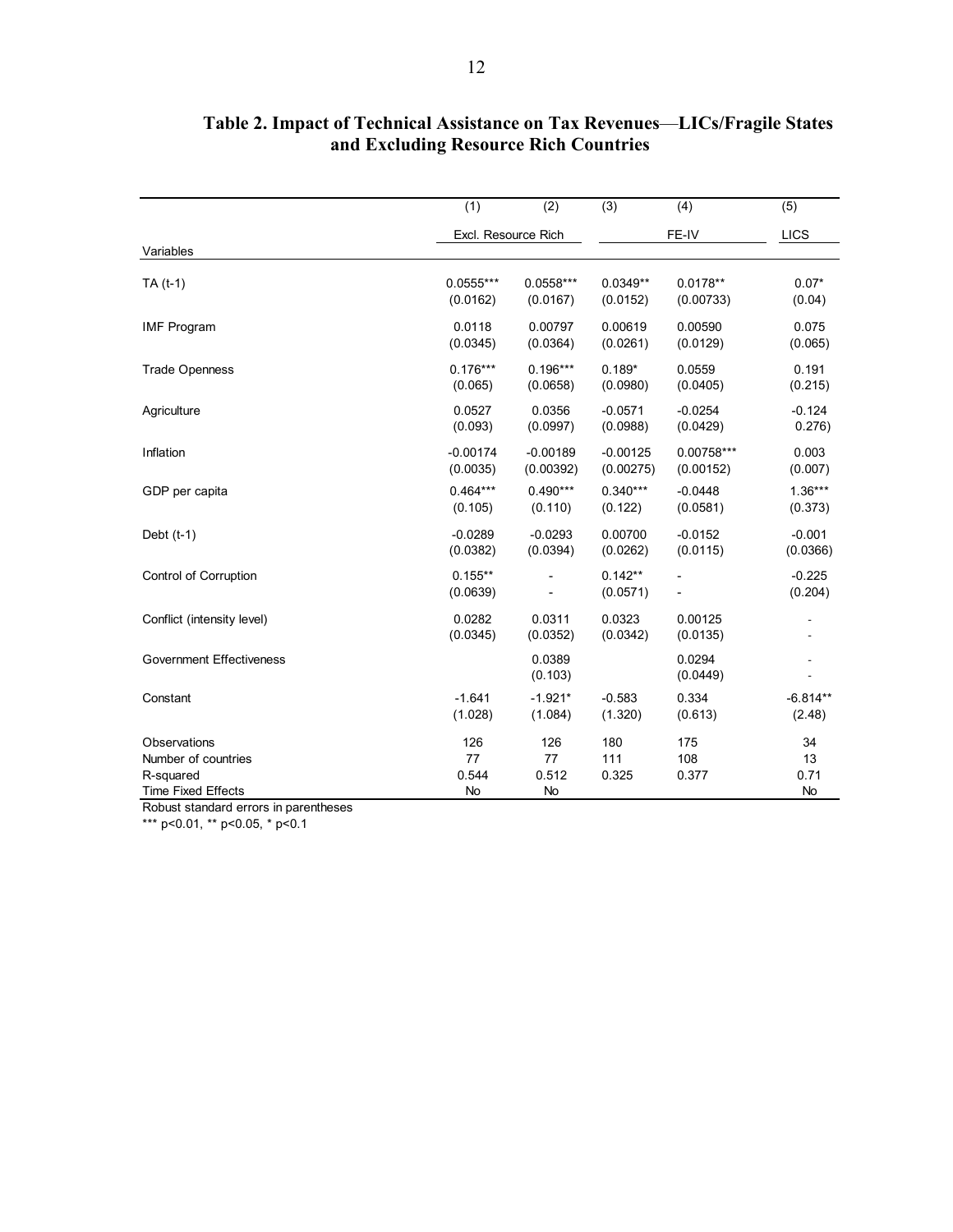|                                                     | Full sample           | Excl. Resource Rich | <b>LICS</b> |  |  |
|-----------------------------------------------------|-----------------------|---------------------|-------------|--|--|
| Variables                                           | Long Run Coefficients |                     |             |  |  |
|                                                     |                       |                     |             |  |  |
| <b>Error Correction Term</b>                        | $-0.702***$           | $-0.710***$         | $-0.656***$ |  |  |
|                                                     | (0.036)               | (0.0379)            | (0.101)     |  |  |
| TA                                                  | 0.0383***             | $0.0179*$           | $0.123***$  |  |  |
|                                                     | (0.009)               | (0.01)              | (0.019)     |  |  |
| Openness                                            | $0.086***$            | $0.052**$           | $0.283***$  |  |  |
|                                                     | (0.019)               | (0.022)             | (0.033)     |  |  |
| GDP per capita                                      | $0.145***$            | $0.201***$          | $-0.353***$ |  |  |
|                                                     | (0.036)               | (0.039)             | (0.118)     |  |  |
| Constant                                            | $-0.541$              | 0.318               | $-3.279**$  |  |  |
|                                                     | (0.561)               | (0.541)             | (1.302)     |  |  |
| Observations                                        | 1,887                 | 1,360               | 323         |  |  |
| No. of Countries<br>$\sim$ $\sim$ $\sim$ $\sim$<br> | 111                   | 80                  | 19          |  |  |

**Table 3. Estimates of the Long-Run Impact of Technical Assistance on Tax Revenues (CS-ARDL)**

Standard errors in parentheses

\*\*\* p<0.01, \*\* p<0.05, \* p<0.1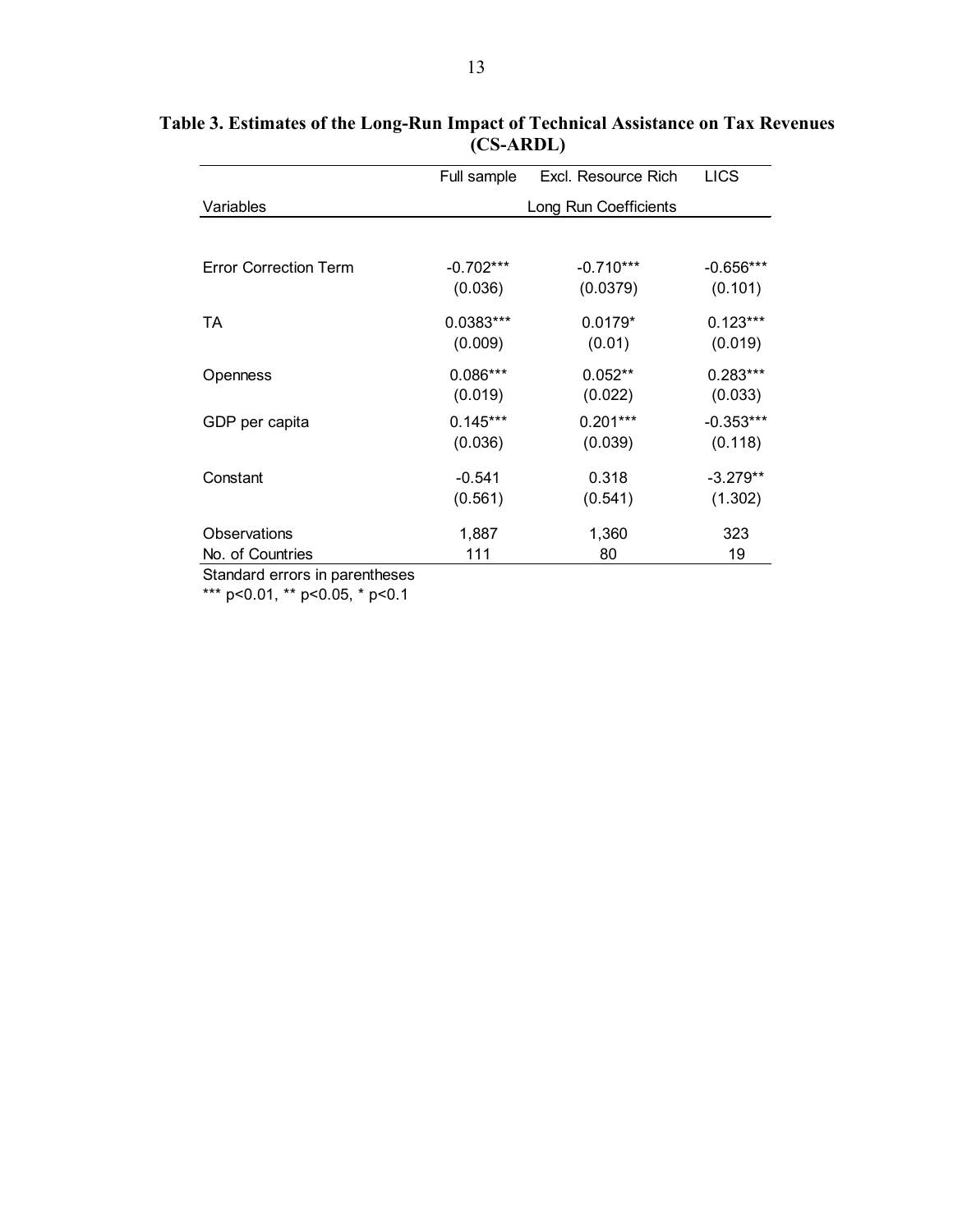**Income per capita and openness are found to also have a significant and positive impact in increasing tax revenues, underscoring global interconnectedness through the trade channel**. The order of magnitude of the coefficients of these two variables is in line with the literature. The results further provide evidence that the control of corruption and improvements in the governance framework contribute to the improvement in tax revenues.

**In the case of LICs, the study provides evidence that technical assistance contributes positively to the improvement in tax revenues**. This group of countries, in addition to fragile states have the greatest need for capacity development given large infrastructure and institutional needs, pressing demand for public services and the need to build fiscal space and resilience to shocks.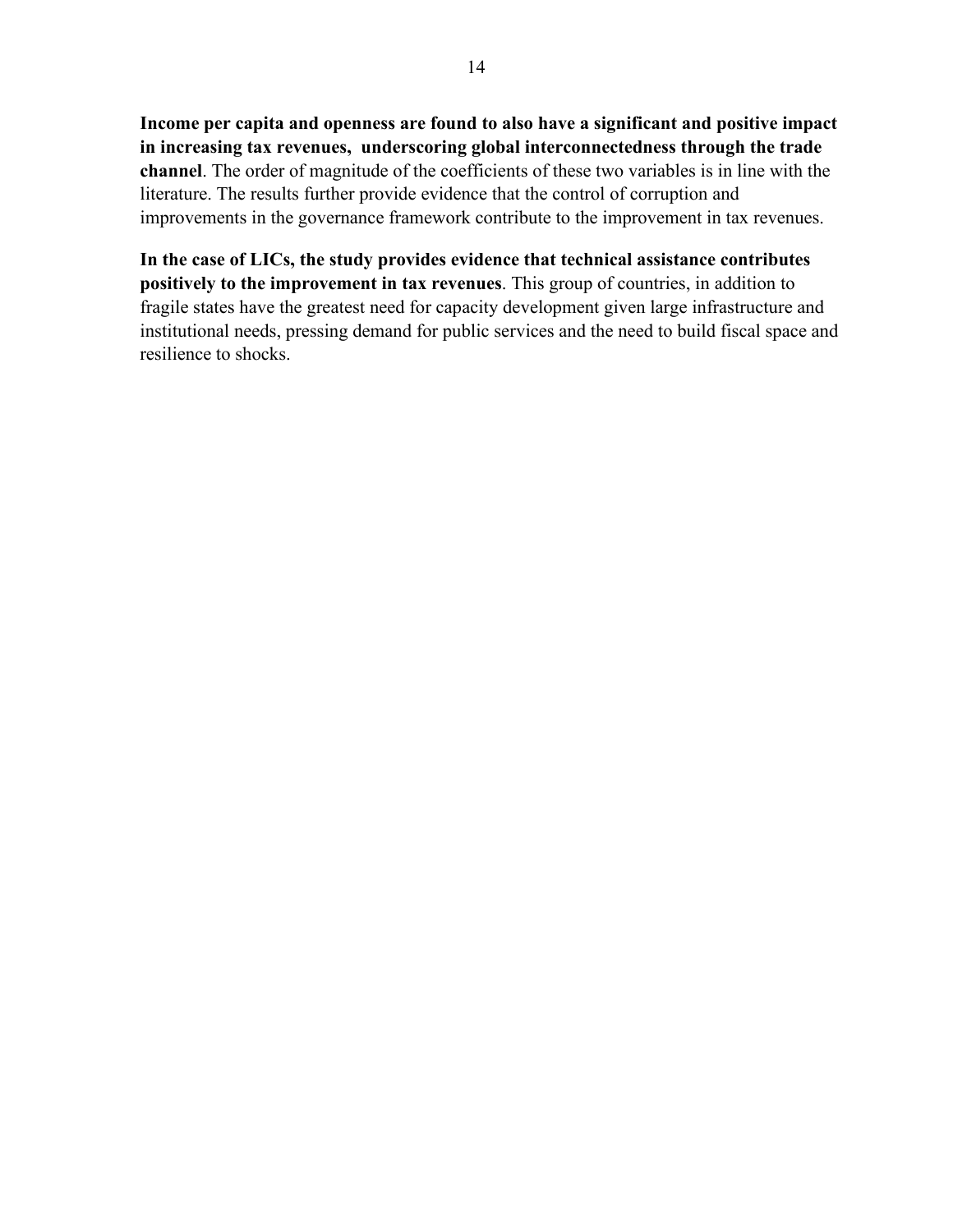#### **References**

- Addison, T., and Levin, J., 2011, "The Determinants of Tax Revenue in Sub-Saharan Africa, *Journal of International Development*," Vol. 23 pp. 936–58.
- Akitoby, B., J. Honda, and K. Primus, 2020, "Tax Revenues in Fragile and Conflict-Affected States—Why are Low and How Can We Raise Them? IMF Working Paper 20/143 (Washington: International Monetary Fund).
- Akitoby, Bernardin, Anja Baum, Clay Hackney, Olamide Harrison, Keyra Primus, and Veronique Salins, 2018, "Large Tax Revenue Mobilization Episodes in Emerging Markets and Low-Income Countries: Lessons from a New Dataset," IMF Working Paper 18/234 (Washington: International Monetary Fund).
- Acemoglu, D., 2002, "Institutional Causes, Macroeconomic Symptoms: Volatility, Crises, and Growth," *Journal of Monetary Economics*, Vol. 50 (January), pp. 49–123.
- Agbeyegbe, T., J. Stotsky, and A. Woldemarina, 2004, "Trade Liberalization, Exchange Rate Changes, and Tax Revenue in Sub-Saharan Africa**",** IMF Working Paper 47/178 (Washington: International Monetary Fund).
- Barro, R. and J. Lee., 2005, "IMF Programs: Who is Chosen and What are the Effects?" *Journal of Monetary Economics*, Vol. 52, pp. 1245–1269.
- Buzzi, Samuel and Michael A. Clemens, 2013, "Blunt Instruments: Avoiding Common Pitfalls in Identifying the Causes of Economic Growth," *American Economic Journal: Macroeconomics*, 5(2): 152–86.
- Bhushan, A., and Y. Samy, 2014, "Fiscal Capacity and Aid Allocation Domestic Resource Mobilization and Foreign Aid in Developing Countries," (UNRISD Working papers No. 7), Switzerland.
- Cherif, A. and F. Hasanov, 2020, "Sharp Instrument: A Stab at Identifying the Causes of Economic Growth," Forthcoming Empirical Economics.
- Crivelli, E. and S. Gupta 2016, " Does Conditionality Mitigate the Potential NegativeEffect of Aid on Revenues? IMF Working Paper 16/142 (Washington: International Monetary Fund).
- Gupta, S., B. Clements, A. Pivovarsky and E. Tiongson, 2003, "Foreign Aid and Revenue Response: Does the Composition of Aid Matter?" IMF Working Paper 03/176 (Washington: International Monetary Fund).
- Gupta, S. 2007, "Determinant s of Tax Revenue Efforts in Developing Countries," IMF Working Paper 07/184 (Washington: International Monetary).
- Gaspar, V., [L. Jaramillo,](https://www.imf.org/en/Publications/Publications-By-Author?author=Laura++Jaramillo&name=Laura%20%20Jaramillo) [P. Wingender,](https://www.imf.org/en/Publications/Publications-By-Author?author=Philippe++Wingender&name=Philippe%20%20Wingender) 2016, "Tax Capacity and Growth: Is There a Tipping Point?" IMF Working Paper 16/234 (Washington: International Monetary Fund).
- Heller, P.S., 1975, "A Model of Public Fiscal Behavior in Developing Countries: Aid, Investment and Taxation," *The American Economic Review*, Vol. 65, pp. 429–445.